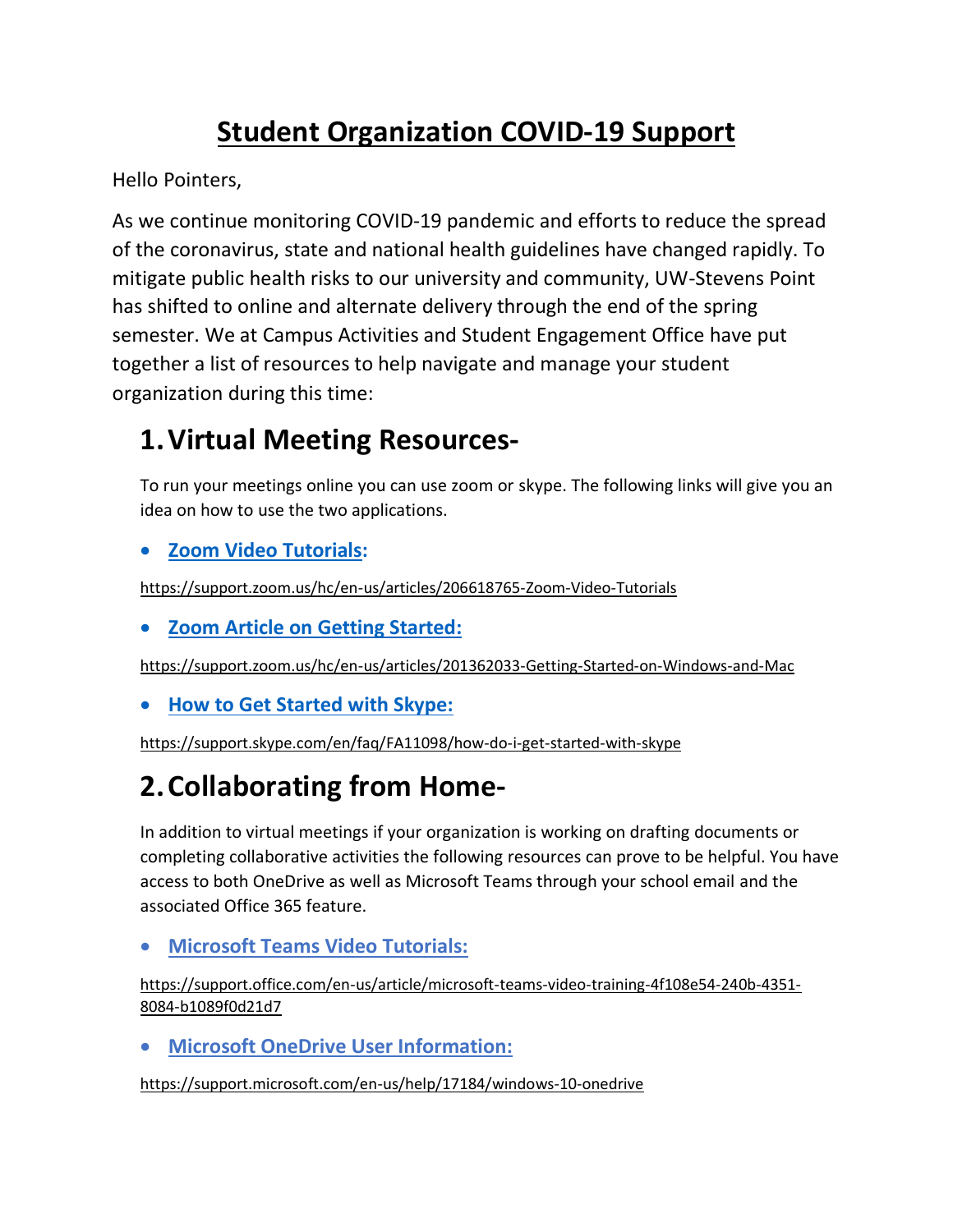# **3.Elections-**

If your organization has graduating members who are serving in officer positions, you can run elections by using SPIN.

To set up elections you will need to be a member of the organization who has access to manage the organization's SPIN page. The Primary Contact and any officers with Full Access within their organization can create an election. The primary contact/president of the organization can change these permissions through managing the roster and editing position permissions if needed, you can find instructions on how to do that below in *"Managing Roster and Positions"*.

To find the elections tab: Login to SPIN > Search for your organization > Manage Organization > Click on the 3 lines on the left side of the page > Elections.

Once you are in the elections tab this link will give you instructions on how to set up an election on SPIN: [https://engagesupport.campuslabs.com/hc/en-us/articles/204033084-](https://engagesupport.campuslabs.com/hc/en-us/articles/204033084-Creating-an-Organization-Election) [Creating-an-Organization-Election](https://engagesupport.campuslabs.com/hc/en-us/articles/204033084-Creating-an-Organization-Election)

## **4.Managing Roster and Positions-**

If your organization has changes in membership or changes in positions that a member in your organization holds, you can manage your roster, positions, and specific position permissions.

To find the roster tab: Login to SPIN > Search for your organization > Manage Organization > Click on the 3 lines on the left side of the page > Roster.

Once you are in the roster tab:

• **[Manage organization positions on SPIN:](https://engagesupport.campuslabs.com/hc/en-us/articles/205187790)**

<https://engagesupport.campuslabs.com/hc/en-us/articles/205187790>

• **[Create positions specific to your organization on SPIN:](https://engagesupport.campuslabs.com/hc/en-us/articles/204033724)**

<https://engagesupport.campuslabs.com/hc/en-us/articles/204033724>

• **[Manage your roster on SPIN](https://engagesupport.campuslabs.com/hc/en-us/articles/115001617606-Roster-Walkthrough)**:

<https://engagesupport.campuslabs.com/hc/en-us/articles/115001617606-Roster-Walkthrough>

• **[Invite new members on SPIN:](https://engagesupport.campuslabs.com/hc/en-us/articles/204033704)**

<https://engagesupport.campuslabs.com/hc/en-us/articles/204033704>

• **[Approve membership requests on](https://engagesupport.campuslabs.com/hc/en-us/articles/204033714) SPIN:**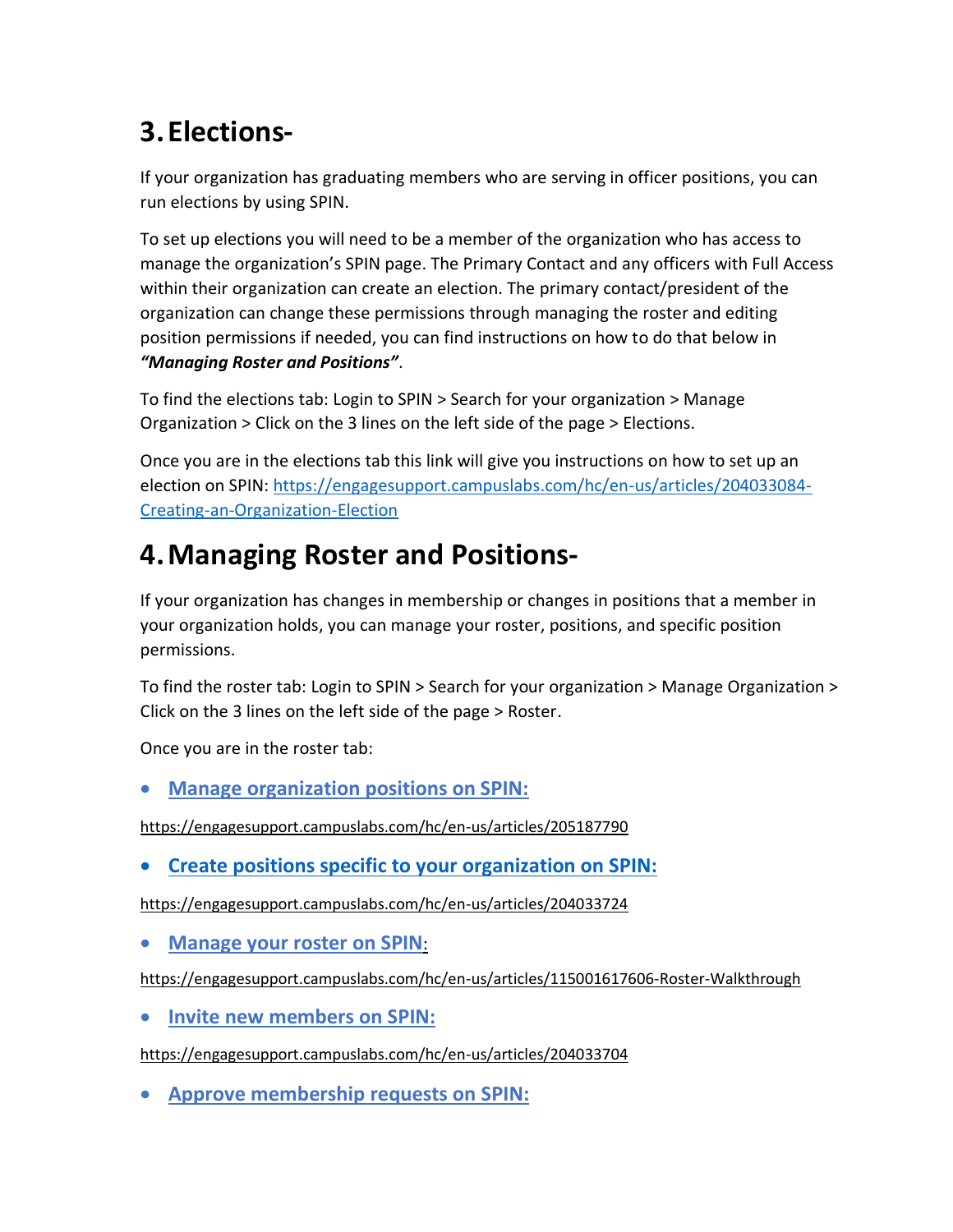<https://engagesupport.campuslabs.com/hc/en-us/articles/204033714>

• **[Remove members on SPIN:](https://engagesupport.campuslabs.com/hc/en-us/articles/204033744)**

<https://engagesupport.campuslabs.com/hc/en-us/articles/204033744>

# **5. Forms, Applications, Non-Election Voting, and Data Gathering-**

If your organization wants to send out applications or create polls you can do so using the forms feature of SPIN. This is a great feature to use as you can designate access to multiple members in your organization to review the submissions, collect file attachments, approve or deny submissions with closing comments, and export all submissions to easily manage your data using excel.

To find the forms tab: Login to SPIN > Search for your organization > Manage Organization > Click on the 3 lines on the left side of the page > Forms.

Once you are in the forms tab this link will give you instructions on how to set up a form on SPIN: [https://engagesupport.campuslabs.com/hc/en-us/articles/204032264-Forms-](https://engagesupport.campuslabs.com/hc/en-us/articles/204032264-Forms-Walkthrough)**[Walkthrough](https://engagesupport.campuslabs.com/hc/en-us/articles/204032264-Forms-Walkthrough)** 

## **6. Sharing Organization Documents-**

You can easily share organization documents using SPIN. To find the documents tab: Login to SPIN > Search for your organization > Manage Organization > Click on the 3 lines on the left side of the page > Documents.

Once you are in the documents tab this link will give you instructions on how to share files on SPIN: [https://engagesupport.campuslabs.com/hc/en-us/articles/204032404-Documents-](https://engagesupport.campuslabs.com/hc/en-us/articles/204032404-Documents-Overview)**[Overview](https://engagesupport.campuslabs.com/hc/en-us/articles/204032404-Documents-Overview)** 

## **7. Sharing Announcements on SPIN-**

You can share organization announcements such as elections results, event cancellations, recruitment information, and so on using the SPIN News tab. News articles will be posted on your organization homepage as well as go on the SPIN homepage.

To find the news tab: Login to SPIN > Search for your organization > Manage Organization > Click on the 3 lines on the left side of the page > News.

Once you are in the news tab this link will give you instructions on how to make news posts: [https://engagesupport.campuslabs.com/hc/en-us/articles/360019496052-News-](https://engagesupport.campuslabs.com/hc/en-us/articles/360019496052-News-Walkthrough)**[Walkthrough](https://engagesupport.campuslabs.com/hc/en-us/articles/360019496052-News-Walkthrough)**